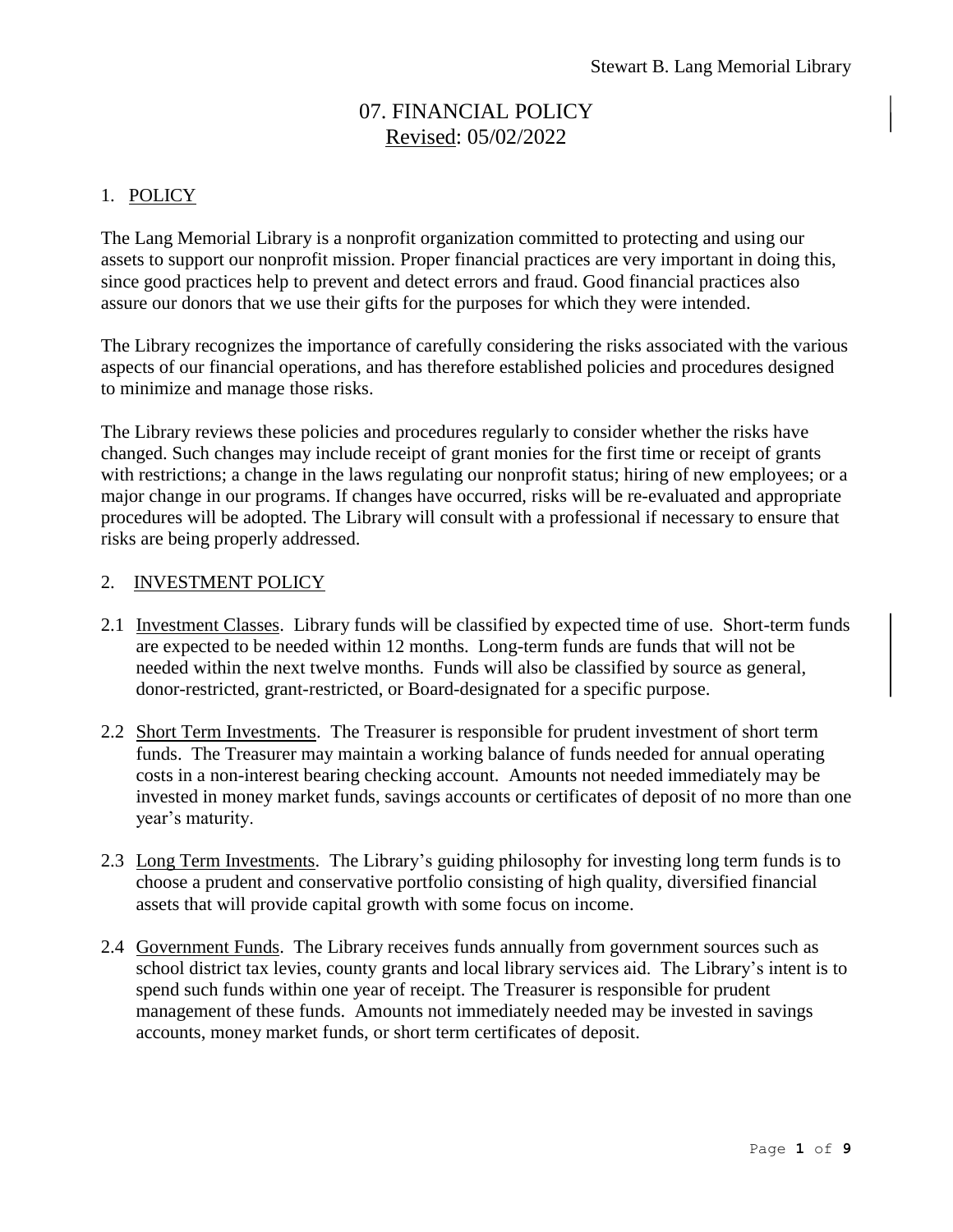# 2.5 Lang Charitable Trust Funds

- 2.5.1 The Library is a beneficiary of the Stewart B. and Blanche S. Lang Charitable Trust. Under the terms of the Trust, a portion of the Trust income is distributed to the Library for use in maintenance and repair of the Library.
- 2.5.2 Lang Trust funds not immediately needed to cover maintenance and repair costs may be retained in the Library's general operating account or transferred to short or long term investments based on anticipated needs. (See Attachment A).
- 2.6 Donor Contributions. The policy of the Library is to utilize donor contributions in a manner that will honor and maximize the benefit intended by the donor.
- 2.7 Board Designated Funds. The Board may elect to transfer certain funds, such as donor contributions, to a Board-designated long term investment fund. The Board must designate the purpose of the fund, and the Treasurer is responsible for managing such funds in accordance with the Board's instructions.
- 2.8 Pooling of Funds. Generally, monies from donor-restricted or board-designated funds shall be segregated by type of restriction. However, from time to time, it may be necessary to pool monies from different sources into a common investment. The Treasurer is responsible for maintaining records that show the allocation of the common investment by general, designated and restricted categories and by current and long-term categories.

#### 3 ROLES AND RESPONSIBILITIES

- 3.1 The Board of Trustees has overall responsibility for exercising due diligence to ensure that the Library's finances are properly managed in compliance with governing regulations. The Board reviews the Library's Annual Report, generally due to Finger Lakes Library System by March 1<sup>st</sup>, and the annual Form 990, generally due to the Internal Revenue Service by April 15<sup>th</sup>.
- 3.2 The Director is responsible for processing bills; depositing funds; maintaining the daily ledger and supporting documents; and submitting activity reports and staff time sheets to the Treasurer. The Director is responsible for preparation of the Annual Report, with the support of the Treasurer. The Director also supports preparation of the annual budget and the annual IRS Form 990.
- 3.3 The Treasurer pays the Library's bills; performs or oversees the Library's bookkeeping; works with the Director to prepare the Library's annual budget; and ensures compliance with applicable regulatory and reporting requirements including the annual IRS Form 990, IRS Forms 1099 for independent contractors, and required payroll reports. The Treasurer also supports the Director in preparation of the Annual Report.
- 3.4 If the Treasurer is unavailable, the Secretary pays the Library's bills. In the event that both the Treasurer and Secretary are unavailable, the Vice President pays the Library's bills.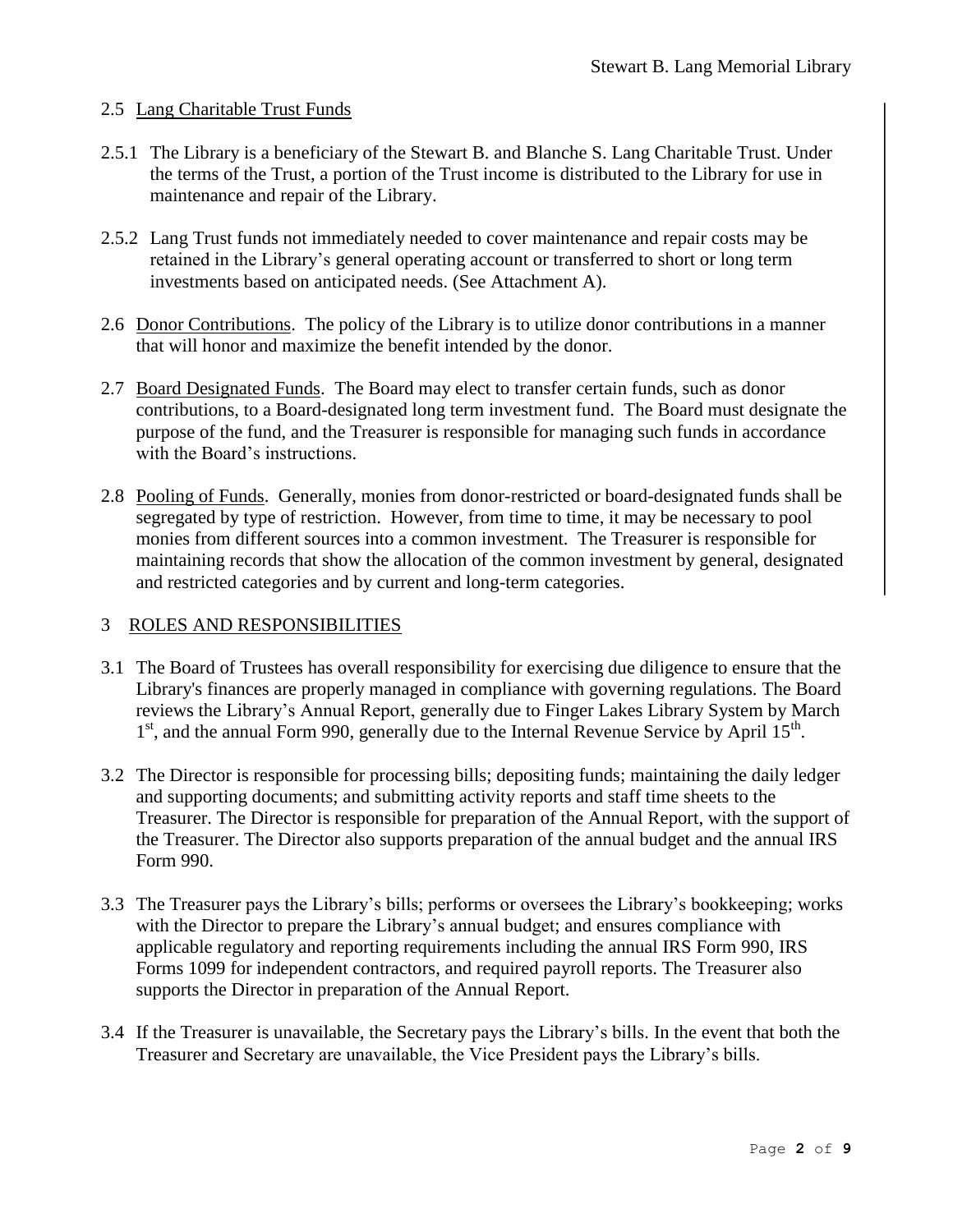- 3.5 The Finance Committee oversees and reports to the Board regarding the Library's finances. The Committee reviews bank and investment statements, provides regular reports to the Board, and provides other financial support as needed.
- 3.6 Bank and investment accounts may only be opened or closed upon authorization by the Board of Trustees. The Treasurer, Secretary and Director are authorized signers on the Library's accounts. Account statements will be reviewed by the Treasurer and the Finance Committee.

# 4. BOOKKEEPING

- 4.1 The Library's bookkeeping functions will be carried out by one of the following methods:
	- The Treasurer will perform the Library's bookkeeping functions; or
	- The Board may elect to have the bookkeeping functions performed by an outside Bookkeeper. In this case the Treasurer will oversee the Bookkeeper's activities.
- 4.2 The Treasurer will submit the following monthly reports to the Finance Committee and Board:
	- Statement of most recent month's income and expenses
	- Statements of most recent month's income and expenses compared to budget and prior year
	- Balance sheet as of the end of the most recent month
- 4.3 Bookkeeping records shall consist of a master file (QuickBooks database or equivalent) and a backup file copy. The master and backup files shall be kept at physically separate locations. The master file shall be kept current, and the backup file shall be updated at least once a month to match the master. The backup file should be stored on a data storage device (e.g., a USB flash drive, external hard drive, or equivalent).

#### 5. ANNUAL BUDGETS

The Director and the Treasurer, in consultation with the Finance Committee, will prepare an Annual Budget for Board review and approval. The Library By-Laws require that (1) the Board approve a budget for the coming year by no later than the prior year's November meeting (Article IV-3), and (2) the Board approve any adjustments to the budget by a majority vote (Article V-1).

#### 6. ANNUAL REPORTS

- 6.1 The Treasurer shall ensure that the required annual government reports of revenue and expenses (such as IRS Form 990) are submitted in a timely and accurate manner.
- 6.2 The Director shall ensure that the New York State Annual Report for Public and Association Libraries is submitted in a timely and accurate manner.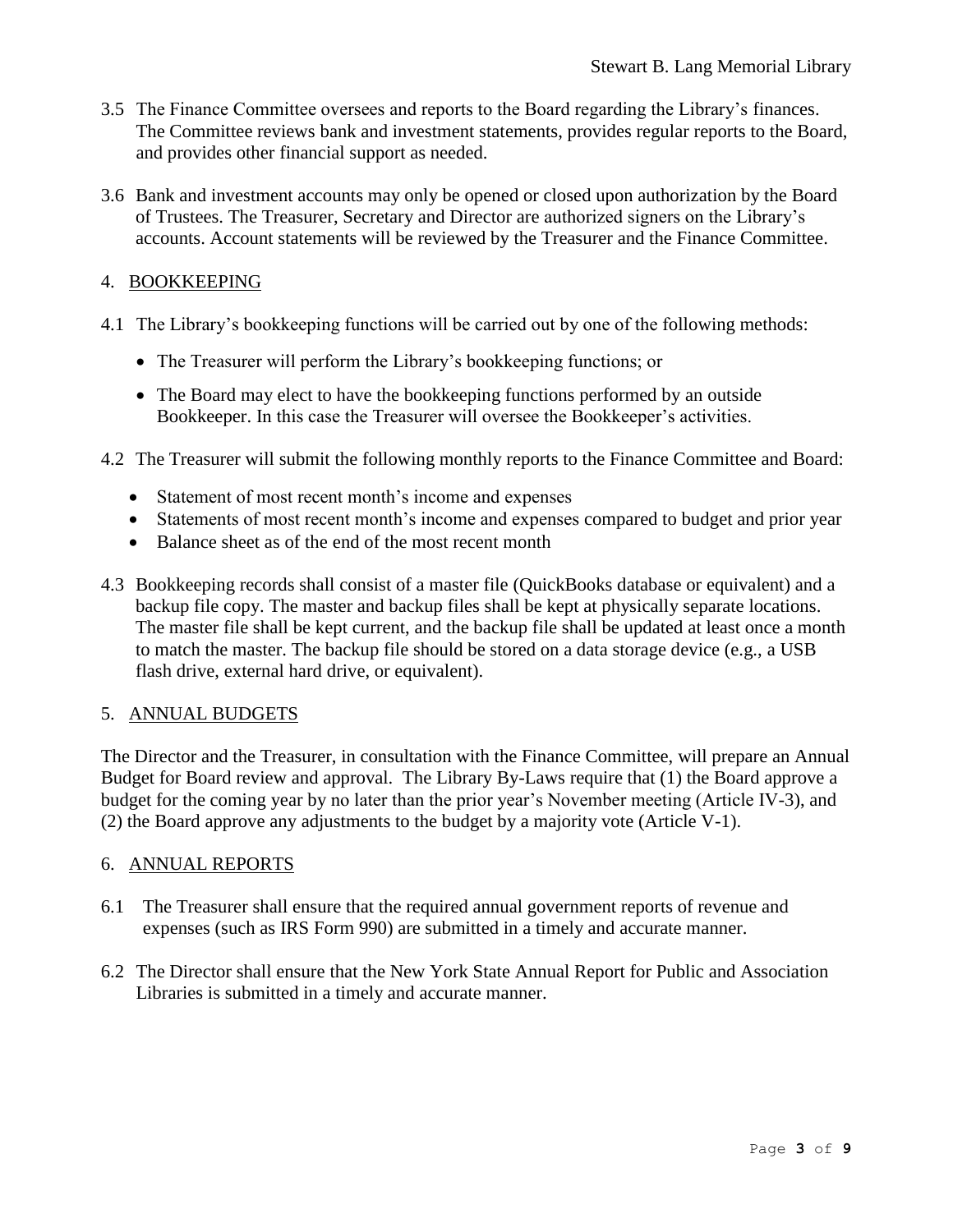# 7. OPERATING PROCEDURES

#### 7.1 RECEIPTS

- 7.1.1 Receipt of Checks. The Director opens all mail addressed to the organization. The Director makes a photocopy of all checks and provides the photocopies to the Treasurer. The Director endorses all checks by an endorsement stamp that provides that the check is "For Deposit Only."
- 7.1.2 Receipt of Cash. The Library staff records all cash received in the Library's circulation system and on the daily receipt ledger. The ledger and the computer report are balanced at the close of each day. The funds are placed in a bank bag which is kept in a locked designated location until the funds are deposited.
- 7.1.3 Deposit of Funds. The Director deposits funds received at the Library each week or more often if funds on hand exceed \$100.00, and maintains deposit records on paper and in a computer file. All funds that the Library receives, whether cash or check, will be deposited intact into the appropriate bank account, with no monies removed to make payments or for other purposes.
- 7.1.4 Deposit Reporting. The Director provides a monthly deposit report to the Treasurer for reconciliation with the bank statement. Photocopies of the checks and deposit statement along with the deposit ticket and daily ledger should be stapled to the deposit report.
- 7.1.5 Patron Credit Card Payments. Patrons may pay Library fees using the Finger Lakes Library System on-line credit card payment option. Library staff members are not allowed to touch a patron's card, and can only offer to instruct the patron on the procedure. The Finger Lake Library System will reimburse the library for funds collected minus transaction fees.
- 7.1.6 Receipt of Donations. Monetary donations are entered into the computer system and daily ledger under the heading of "Other Donations." The entry should include the name and address of the donor and any restrictions or requests regarding the use of the money.

The Director will respond to each donation with a note thanking the donor, and the Treasurer will send a letter to the donor acknowledging the donation and providing a receipt for tax purposes. If items are donated, staff should not place a value on the items, only the number and type of item donated. (See also the Gifts section in the Library's Collection Development Policy).

#### 7.2 PAYMENTS

- 7.2.1 All disbursements from the Library's funds will be made by check or credit card.
- 7.2.2 Invoices or bills should be obtained, reviewed and approved before payments are issued. Invoices should be reviewed for validity, completeness, accuracy, and satisfaction of all specified terms and conditions. Supporting documents such as purchase orders, work orders or contractor proposals should be referenced or attached to the invoice.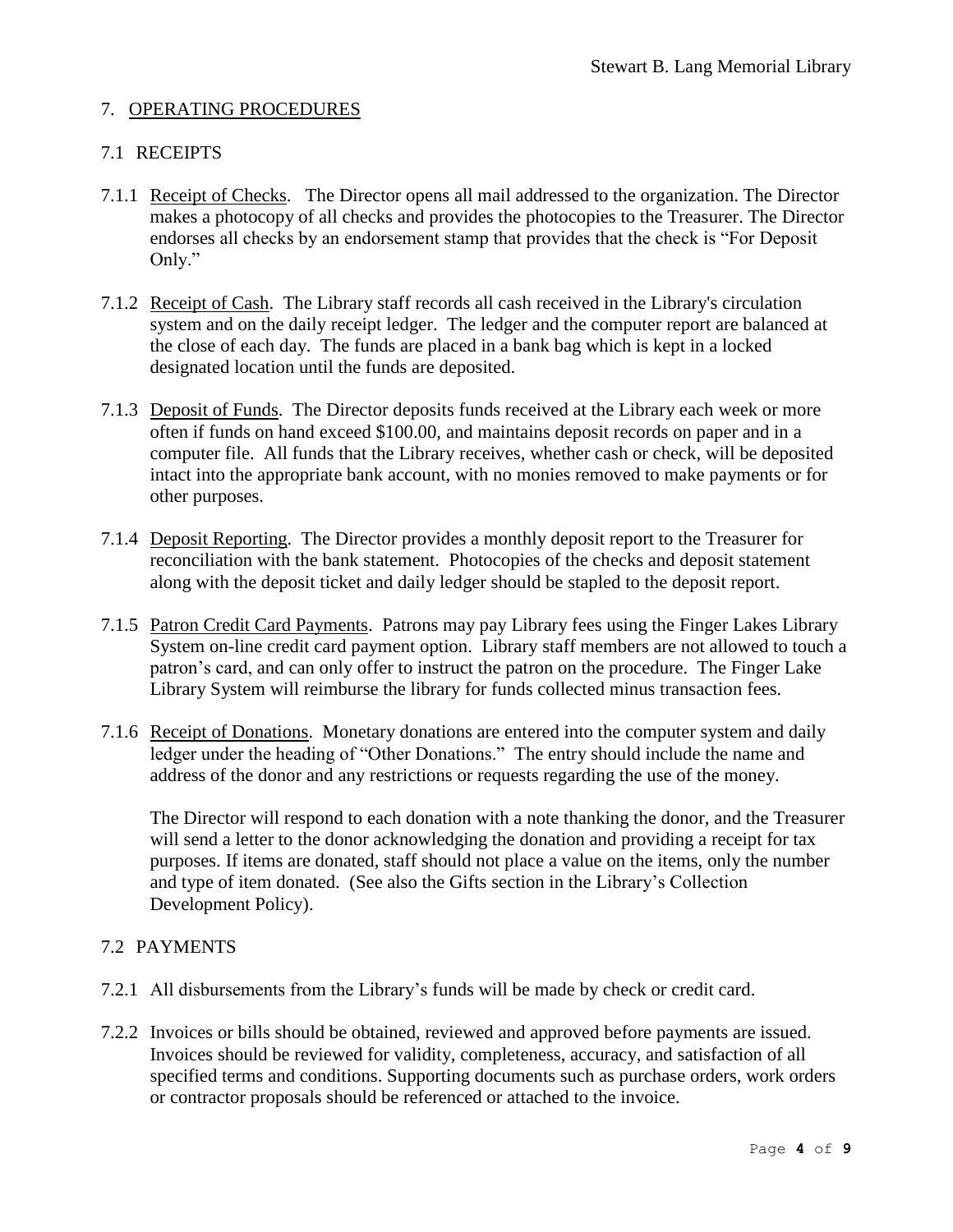- 7.2.3 The Treasurer, the Secretary, and the Vice President are authorized to sign and issue payment checks for approved bills and invoices. Checks should not be signed by the same person who approved the bill or invoice.
- 7.2.4 Unused checks are stored in a locked location, and only the Director and the Treasurer have information about how to access them.
- 7.2.5 If a check is voided; the check will have "VOID" written in large letters in ink on the face and have the signature portion of the check torn out. Voided checks will be kept on file.
- 7.2.6 In the event that it is necessary to issue a duplicate check for checks in an amount over \$20, the Secretary will order a stop payment at the bank on the original check.
- 7.2.7 In no event will blank checks be signed in advance. Checks will never be made out to Cash, Bearer or similar.

# 7.3 CASH ON HAND

The Director may maintain a locked cash drawer containing up to thirty five dollars (\$35.00). This money is primarily for the purpose of making change when patrons pay in cash for copies, faxes or other services requiring a fee. This money is not to be used for purchases or other purposes.

#### 7.4 RECONCILIATION

The Treasurer will reconcile each bank statement monthly, as follows:

- 7.4.1 Review all checks for correct signatures and number of signatures, and protest to the bank any incorrect signatures.
- 7.4.2 Ensure that the name of the payee and the check amount and date agree with the Library's accounting records; verify that whoever the check was made out to was the depositor of the check; and each check has a valid signature.
- 7.4.3 Compare the bank deposit records with the Library's accounting records to determine whether each deposit recorded in the accounting records agrees with the bank record.
- 7.4.4 Check the cash entries in the receipt book against the bank record of deposits to ensure that all cash was deposited.
- 7.4.5 Check whether the ending balance in the general ledger cash account agrees with the bank statement, after making the adjustments on the bank reconciliation form.
- 7.4.6 If any checks are outstanding over 90 days, take appropriate action.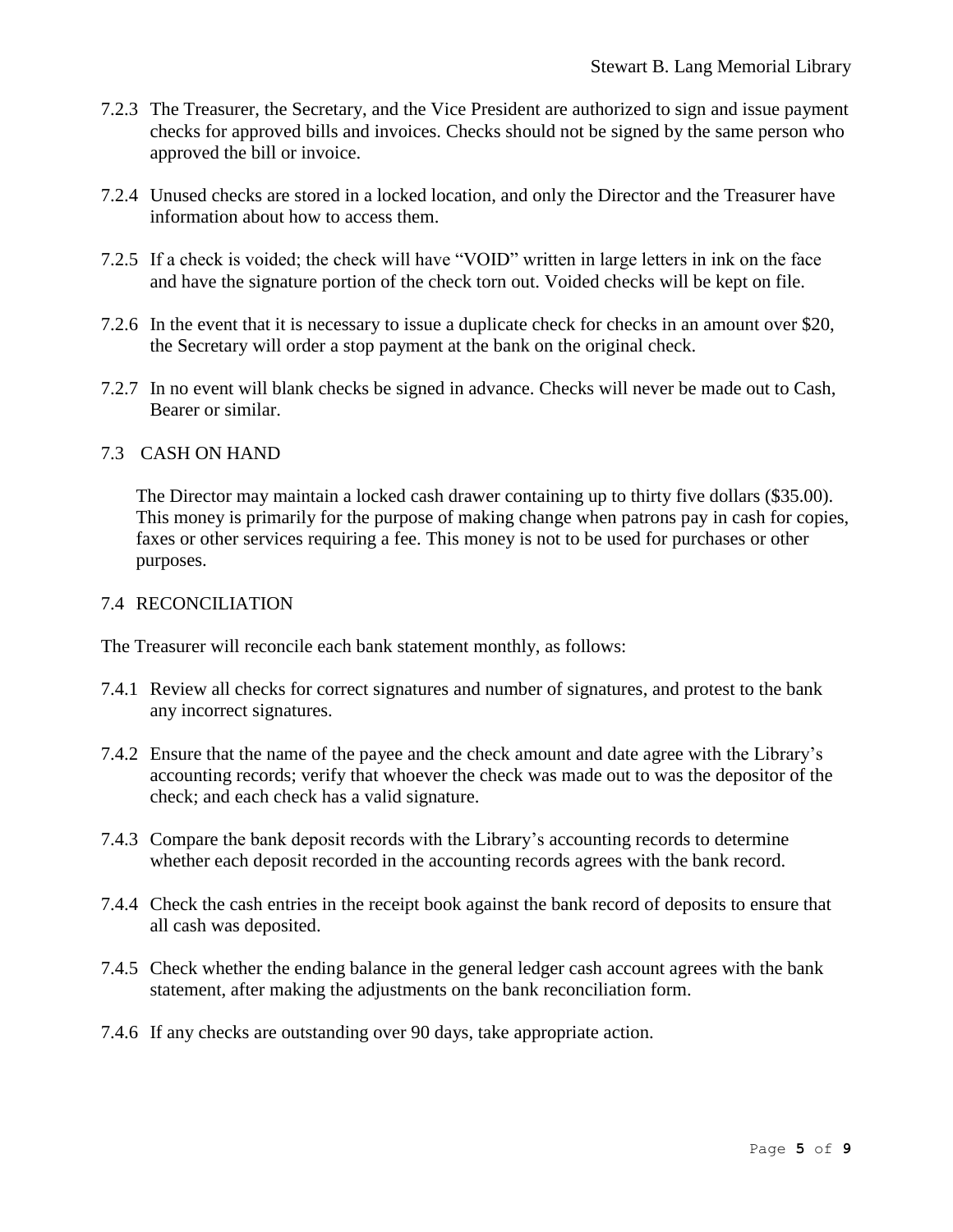#### 7.5 EXPENSE REIMBURSEMENT

Employees, volunteers and trustees are entitled to reimbursement for authorized expenses incurred on behalf of the Library. To receive reimbursement, the following requirements must be met:

- 7.5.1 Reasonable documentation must be provided showing the date, amount and what the expense was for. Receipts must describe the purchase. Credit card receipts and store receipts that do not describe the purchase are not reasonable documentation.
- 7.5.2 The Library will reimburse personal car usage at the standard mileage rate established by the IRS. The organization will reimburse reasonable travel and meal expenses or the Board may elect to pay the standard per diem rate established by the IRS for business travel established.
- 7.5.3 Reimbursement requests and supporting documentation must be submitted to the Director within 45 days from the date the expense was incurred.

#### 7.6 CREDIT CARD AND EFT TRANSACTIONS

- 7.6.1 The Library Board will determine whether there is a compelling need for the Library to obtain one or more business credit cards. If credit cards are needed, the Board will authorize specific individuals to utilize the card.
- 7.6.2 Authorized individuals shall only use the card for official purposes directly related to the needs of the organization. The card may not be used for personal purposes.
- 7.6.3 If an expense meets one or more of the following conditions, payment may be made by credit card or electronic funds transfer rather than by check:
	- Legal or contractual requirements
	- Expedited payment required
	- Standard industry practice
	- Guaranteed payment delivery requested
	- Most cost-effective payment procedure
- 7.6.4 The credit card may also be used to purchase: DVDs, janitorial supplies, books, on-line purchases such as toner, library supplies, office supplies, and membership fees.
- 7.6.5 Prior Treasurer approval is required for credit card or EFT purchases of more than \$500.
- 7.6.6 The following purchases are NOT allowed on the credit card:
	- Personal purchases
	- Cash advances or loans
	- Payroll advances
	- Purchased for other organizations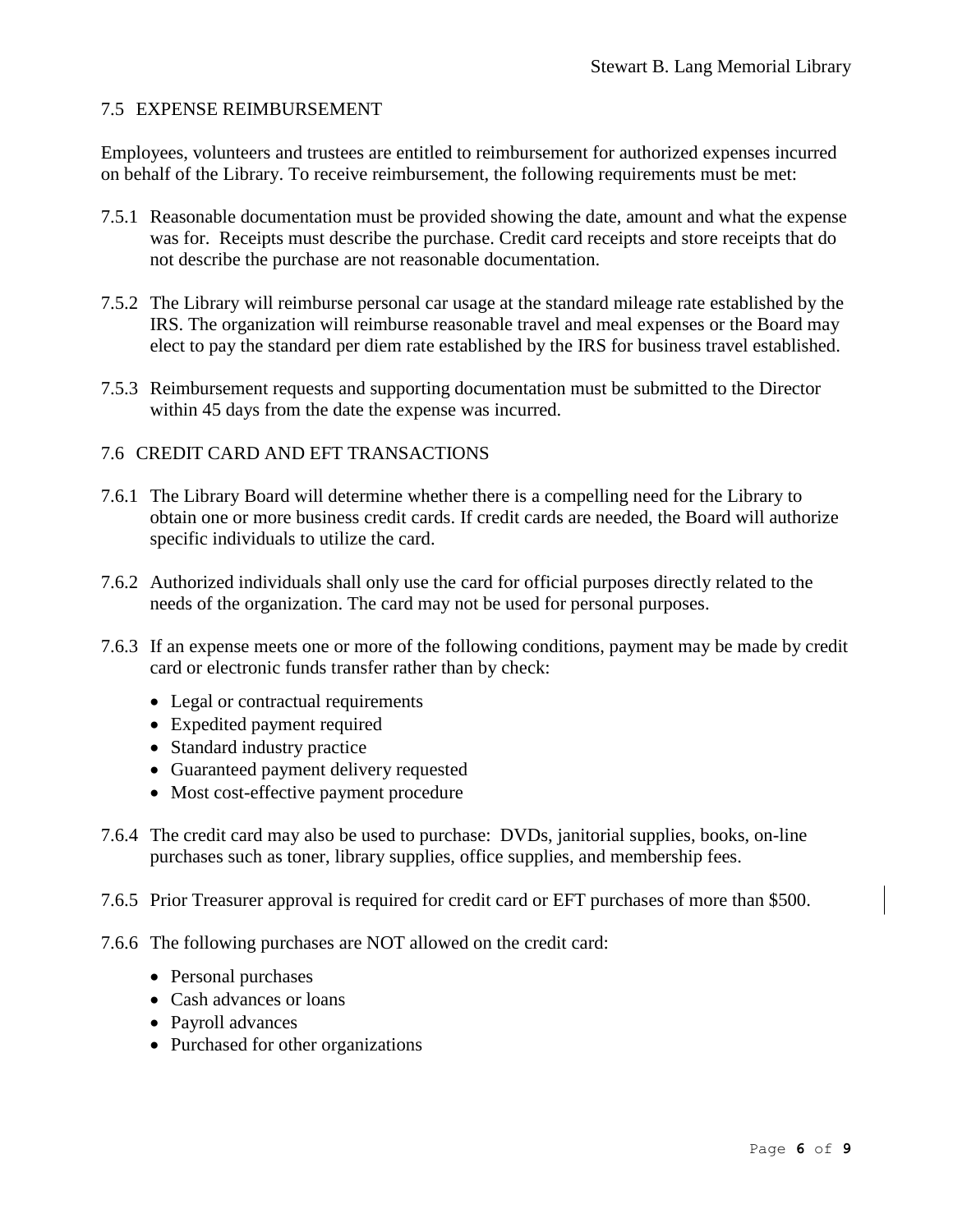7.6.7 The Director will submit a list of all credit card purchases to the Treasurer each month. The list should include the date, name of the items, cost, and where the item was purchased and the budget category.

#### 7.7 PAYROLL

- 7.7.1 It is the policy of the Library to pay employees for time worked in an accurate and timely manner, in accordance with applicable laws, and to maintain the required supporting documents and records.
- 7.7.2 The pay schedule is based on a bi-monthly pay period, between the  $1<sup>st</sup>$  day and the  $15<sup>th</sup>$  day of the month; and between the  $16<sup>th</sup>$  day and the last day of the month.
- 7.7.3 Time sheets must be maintained by the employees and submitted to the Director on the assigned date.
- 7.7.4 It is the responsibility of the Director to set staff work schedules, manage staff work hours, approve staff time sheets, and report them to the Treasurer.
- 7.7.5 The Treasurer, will report staff work hours to a designated payroll company, which will calculate wages and payroll deductions (e.g., federal and state income taxes, social security tax, disability insurance and Medicare tax) and issue payroll checks to staff.

The payroll company will also file required reports to the Federal and State Agencies (e.g., Federal Forms 941, W-2, W-3 and State forms NYS-45 and RS-87).

- 7.7.6 If a staff member is underpaid the correction will be made in the following payroll.
- 7.7.7 In the case of an overpayment, funds will be deducted from the following pay period or the staff member may return the extra funds within 30 days.
- 7.7.8 All payroll information is confidential and is kept in a locked cabinet.
- 7.8. CONTROL OF CONTRACTED WORK
- 7.8.1 Contracting for Library work is subject to competitive bidding as follows:
	- Work costing up to \$2,000 requires at least one contractor proposal
	- Work costing from \$2,001 to \$4,000 requires at least two contractor proposals
	- Work costing more than \$4,000 requires at least three contractor proposals
- 7.8.2 The Board may deviate from these bidding requirements with sufficient documented justification.
- 7.8.3 The lowest cost proposal will not always be preferred. If the lowest cost proposal is not chosen, the reasons should be documented.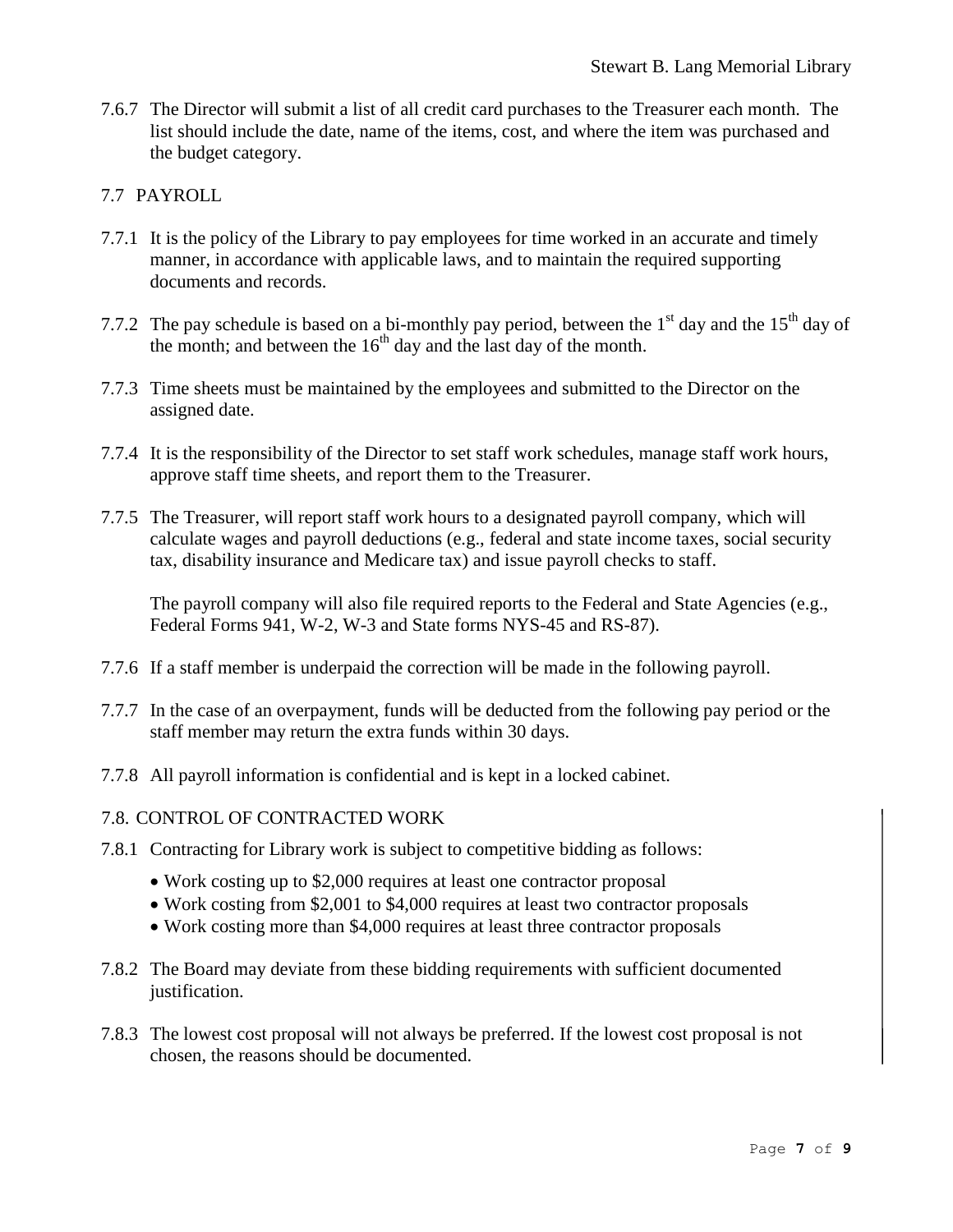- 7.8.4 If sufficient funds are available in the approved facility maintenance budget, the Treasurer is authorized to approve work costing up to \$2,000. All other contracted expenditures require full board approval.
- 7.8.5 In emergency situations where waiting for formal board approval could impact personnel safety or result in property damage, the President may authorize proceeding with the work pending subsequent board approval.

ATTACHMENT A: Lang Trust Letter dated July 10, 1995

Revision History: Rev: 08/02/1999 Rev: 03/06/2006 Rev: 03/01/2007 Rev: 03/02/2009 Rev: 03/02/2011 Rev: 06/06/2016 Rev: 02/05/2018 Rev: 03/04/2019 Rev: 12/07/2020 Rev: 08/02/2021 Rev: 05/02/2022